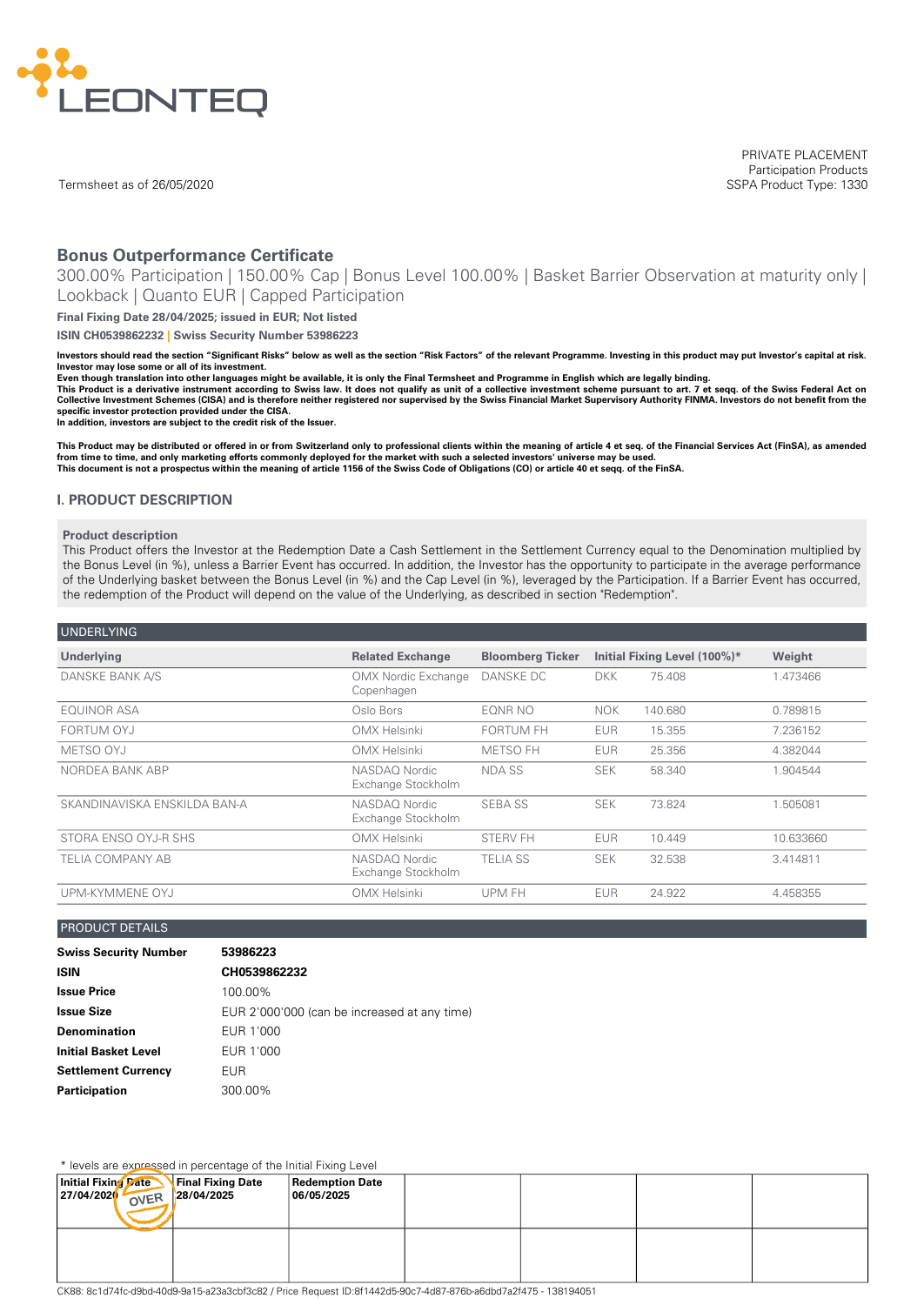| <b>Currency Protection</b> | Quanto EUR             |
|----------------------------|------------------------|
| <b>Bonus Level</b>         | 100.00% (EUR 1'000.00) |
| <b>Cap Level</b>           | 150.00%                |
| <b>Barrier Level</b>       | EUR 800.00 (80.00%)    |
|                            |                        |

| <b>I DATES</b>             |                                                                |
|----------------------------|----------------------------------------------------------------|
| <b>Initial Fixing Date</b> | 27/04/2020                                                     |
| <b>Issue Date</b>          | 06/05/2020                                                     |
| <b>Last Trading Day</b>    | 28/04/2025                                                     |
| <b>Final Fixing Date</b>   | 28/04/2025 (subject to Market Disruption Event provisions)     |
| <b>Redemption Date</b>     | 06/05/2025 (subject to Settlement Disruption Event provisions) |

**REDEMPTION** 

The Investor is entitled to receive from the Issuer on the Redemption Date per Product:

| <b>Scenario 1</b>           | If a Barrier Event has not occurred and                                                                                                                                                                                                                                                                                                                                     |  |  |  |  |
|-----------------------------|-----------------------------------------------------------------------------------------------------------------------------------------------------------------------------------------------------------------------------------------------------------------------------------------------------------------------------------------------------------------------------|--|--|--|--|
|                             | If the Final Basket Level is at or below the Initial Basket Level multiplied by the Bonus Level (in %), the Investor<br>a.<br>will receive a Cash Settlement in the Settlement Currency according to the following formula:<br>Denomination $\times$ Bonus Level (in %)                                                                                                     |  |  |  |  |
|                             | If the Final Basket Level is above the Initial Basket Level multiplied by the Bonus Level (in %), the Investor<br>b.<br>will receive a Cash Settlement in the Settlement Currency according to the following formula:<br>Denomination × (Bonus Level (in %) + Participation × (MIN(Final Basket Level / Initial Basket Level; Cap Level<br>$(in %)$ - Bonus Level $(in %))$ |  |  |  |  |
| <b>Scenario 2</b>           | If a Barrier Event has occurred, the Investor will receive a Cash Settlement in the Settlement Currency according to<br>the following formula:<br>Denomination x Final Basket Level / Initial Basket Level                                                                                                                                                                  |  |  |  |  |
| <b>Initial Fixing Level</b> | The arithmetic mean of the official closing prices on each Lookback Observation Date of each Underlying on the Related<br>Exchange, as determined by the Calculation Agent.                                                                                                                                                                                                 |  |  |  |  |
| <b>Final Fixing Level</b>   | Official close of the respective Underlying on the Final Fixing Date on the Related Exchange, as determined by the<br>Calculation Agent.                                                                                                                                                                                                                                    |  |  |  |  |
| <b>Final Basket Level</b>   | Sum of the products of the Final Fixing Levels of the Underlyings and the respective Weights.                                                                                                                                                                                                                                                                               |  |  |  |  |
| <b>Barrier Event</b>        | A Barrier Event shall be deemed to occur if the Final Basket Level is at or below the Barrier Level, as reasonably<br>determined by the Calculation Agent.                                                                                                                                                                                                                  |  |  |  |  |
|                             | Lookback Observation Dates Weekly, each Monday until 25/05/2020, starting as of 27/04/2020. If any of these Lookback Observation Dates are not<br>Business Days, the next following Business Day will apply.                                                                                                                                                                |  |  |  |  |

| <b>GENERAL INFORMATION</b>  |                                                                                                                                                                                                                                                                                                                                                                                                                                                                                                                                                                                                                                                                                                                                                                                                                                                                                                                                                                                                                                                                                                                 |
|-----------------------------|-----------------------------------------------------------------------------------------------------------------------------------------------------------------------------------------------------------------------------------------------------------------------------------------------------------------------------------------------------------------------------------------------------------------------------------------------------------------------------------------------------------------------------------------------------------------------------------------------------------------------------------------------------------------------------------------------------------------------------------------------------------------------------------------------------------------------------------------------------------------------------------------------------------------------------------------------------------------------------------------------------------------------------------------------------------------------------------------------------------------|
| <b>Issuer</b>               | Leonteg Securities AG, Guernsey Branch, St Peter Port, Guernsey<br>(Rating: Fitch BBB- with stable outlook, JCR BBB+ with stable outlook, Supervisory Authority: FINMA / GFSC)                                                                                                                                                                                                                                                                                                                                                                                                                                                                                                                                                                                                                                                                                                                                                                                                                                                                                                                                  |
| <b>Lead Manager</b>         | Leonteg Securities AG, Zurich, Switzerland                                                                                                                                                                                                                                                                                                                                                                                                                                                                                                                                                                                                                                                                                                                                                                                                                                                                                                                                                                                                                                                                      |
| <b>Calculation Agent</b>    | Leonteg Securities AG, Zurich, Switzerland                                                                                                                                                                                                                                                                                                                                                                                                                                                                                                                                                                                                                                                                                                                                                                                                                                                                                                                                                                                                                                                                      |
| <b>Paying Agent</b>         | Leonteg Securities AG, Zurich, Switzerland                                                                                                                                                                                                                                                                                                                                                                                                                                                                                                                                                                                                                                                                                                                                                                                                                                                                                                                                                                                                                                                                      |
| <b>Distribution Fees</b>    | Relevant Fees (incl. VAT, if any. Reference is made to section "Remunerations to Third Parties" herein and to the<br>General Terms and Conditions of the Programme)                                                                                                                                                                                                                                                                                                                                                                                                                                                                                                                                                                                                                                                                                                                                                                                                                                                                                                                                             |
| Listing/Exchange            | Not listed                                                                                                                                                                                                                                                                                                                                                                                                                                                                                                                                                                                                                                                                                                                                                                                                                                                                                                                                                                                                                                                                                                      |
| <b>Secondary Market</b>     | Daily price indications will be available from 09:15 - 17:15 CET on www.leonteg.com, Refinitiv [SIX Symbol]=LEOZ or<br>[ISIN]=LEOZ and Bloomberg [ISIN] Corp or on LEOZ.                                                                                                                                                                                                                                                                                                                                                                                                                                                                                                                                                                                                                                                                                                                                                                                                                                                                                                                                        |
| <b>Resale</b>               | Products may only be sold to a third party with the prior consent of the Lead Manager and only in form of a private<br>placement. Thus, Investors must contact the Lead Manager before they resell the Products.                                                                                                                                                                                                                                                                                                                                                                                                                                                                                                                                                                                                                                                                                                                                                                                                                                                                                                |
| <b>Quotation Type</b>       | Secondary market prices are quoted in percentage.                                                                                                                                                                                                                                                                                                                                                                                                                                                                                                                                                                                                                                                                                                                                                                                                                                                                                                                                                                                                                                                               |
| <b>Settlement Type</b>      | Cash Settlement                                                                                                                                                                                                                                                                                                                                                                                                                                                                                                                                                                                                                                                                                                                                                                                                                                                                                                                                                                                                                                                                                                 |
| <b>Minimum Investment</b>   | EUR 1'000                                                                                                                                                                                                                                                                                                                                                                                                                                                                                                                                                                                                                                                                                                                                                                                                                                                                                                                                                                                                                                                                                                       |
| <b>Minimum Trading Lot</b>  | EUR 1'000                                                                                                                                                                                                                                                                                                                                                                                                                                                                                                                                                                                                                                                                                                                                                                                                                                                                                                                                                                                                                                                                                                       |
| <b>Selling Restrictions</b> | This Product may be distributed or offered in or from Switzerland only to professional clients within the meaning of<br>article 4 et seq. of the Financial Services Act (FinSA), as amended from time to time, and only marketing efforts<br>commonly deployed for the market with such a selected investors' universe may be used. No action has been or will<br>be taken to permit a public offering of the Products or possession or distribution of any offering material in relation to<br>the Products in any jurisdiction, where such action for that purpose is required. Consequently, any offer, sale or delivery<br>of the Products, or distribution or publication of any offering material relating to the Products, may only be made in or<br>from any jurisdiction in compliance with applicable laws and regulations not imposing any obligations on the Issuing<br>Parties or the Lead Manager. Possible limitations resulting from legal restrictions with regard to cross-border<br>communication and cross-border business concerning the Products and related information remain reserved. |
|                             | Most important jurisdictions where the Products may not be publicly distributed are EEA, UK, Hong Kong and Singapore.                                                                                                                                                                                                                                                                                                                                                                                                                                                                                                                                                                                                                                                                                                                                                                                                                                                                                                                                                                                           |
|                             | The Products may not be offered or sold within the United States or to, or for the account or benefit of US persons (as                                                                                                                                                                                                                                                                                                                                                                                                                                                                                                                                                                                                                                                                                                                                                                                                                                                                                                                                                                                         |

defined in Regulation S).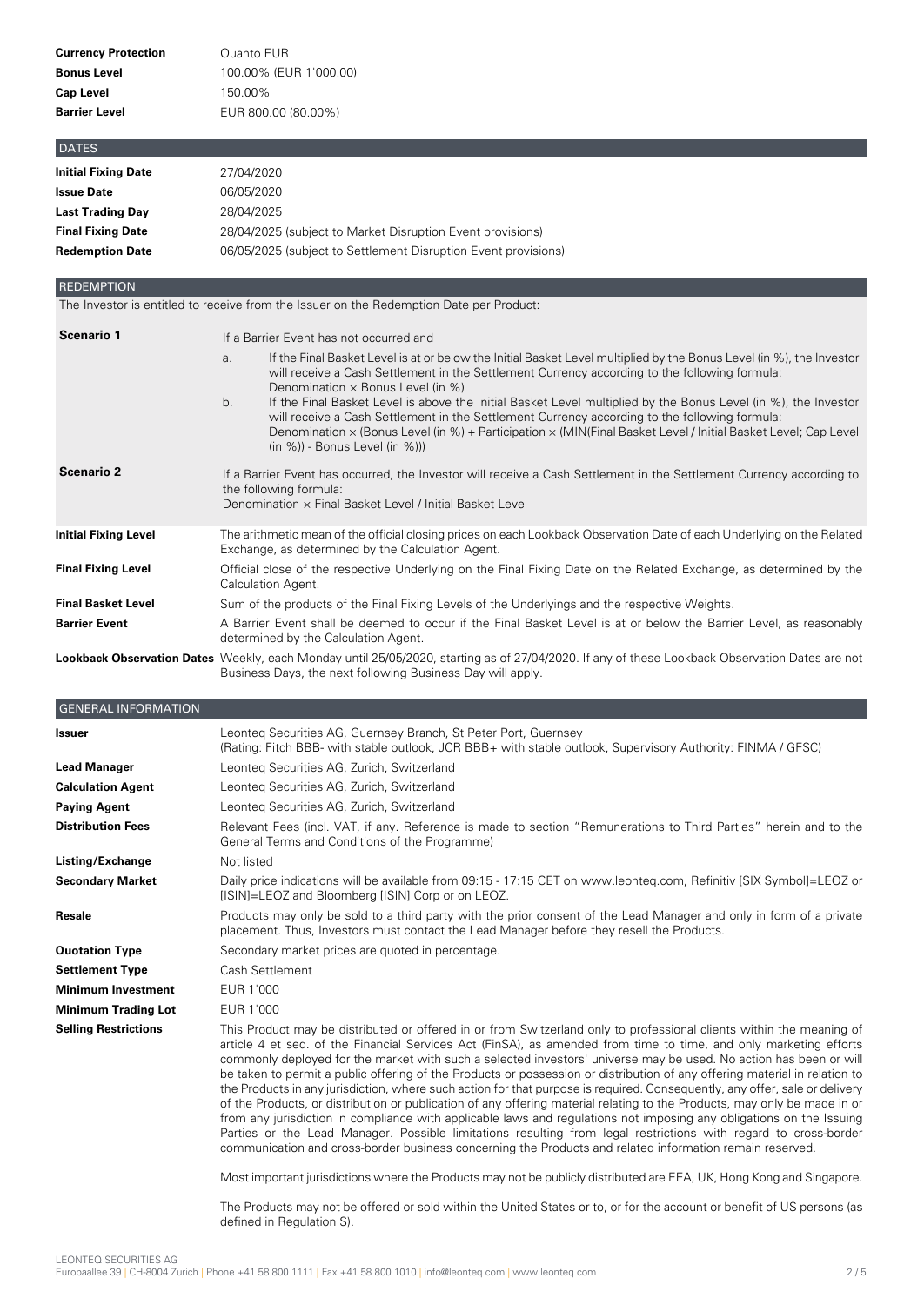|                         | Detailed information on Selling Restrictions is published in the Programme which is available on www.leonteg.com<br>and can be ordered free of charge from the Lead Manager. |
|-------------------------|------------------------------------------------------------------------------------------------------------------------------------------------------------------------------|
| <b>Clearing</b>         | SIX SIS Ltd, Euroclear, Clearstream                                                                                                                                          |
| <b>Depository</b>       | SIX SIS Ltd                                                                                                                                                                  |
| Public Offering only in | N/A                                                                                                                                                                          |
| Form                    | Uncertificated Security / Book-entry                                                                                                                                         |
|                         |                                                                                                                                                                              |

**Governing Law / Jurisdiction** Swiss / Zurich

The definition "Issuing Party/Parties" as used herein, means the Issuer, as indicated in section "General Information".

#### TAXATION

Investors and prospective Investors are advised to consult with their tax advisers with respect to the tax consequences of the purchase, ownership, disposition, lapse or exercise or redemption of a Product in light of their particular circumstances. The Issuing Parties and the Lead Manager hereby expressly exclude any liability in respect of any possible tax implications.

#### PRODUCT DOCUMENTATION

The Termsheet contains a summary of information of the Product and is for information purposes only. **Only the Final Termsheet together with** the Issuance and Offering Programme of the relevant Issuer valid as per the Initial Fixing Date containing all further relevant terms and conditions, as such is amended from time to time (the "Programme"), shall form the entire and legally binding documentation for this **Product ("Product Documentation")**, and accordingly the Final Termsheet should always be read together with the Programme. Definitions used in the Final Termsheet, but not defined therein, shall have the meaning given to them in the Programme. **Even though translation into other** languages might be available, it is only the Final Termsheet and Programme in English which are legally binding.

This document is a termsheet prepared in view of the issuance of the products and is not a prospectus within the meaning of article 40 et seqq. of the Financial Services Act (FinSA), a private placement documentation, a basic information document according to article 60 of the FinSA or any equivalent document under the FinSA or a simplified prospectus in the meaning of the Swiss Federal Act on Collective Investment Schemes (CISA). The information contained in this document is not complete and is subject to completion and amendment. This document has not been approved by a review body pursuant to articles 51 et seqq. FinSA. This document does not, and is not intended to, constitute or contain an offer or invitation to sell, and it is not soliciting offers to buy, products in any jurisdiction where such offer or sale is not permitted.

Notices to Investors in connection with this Product shall be validly given in accordance with the terms and conditions of the Programme.

During the whole term of this Product, the Product Documentation can be ordered free of charge from the Lead Manager at Europaallee 39, 8004 Zurich (Switzerland), via telephone (+41 58 800 1111\*), fax (+41-(0)58-800 1010) or via e-mail (termsheet@leonteq.com). Please note that all calls made to numbers marked with an asterisk (\*) are recorded. By calling such number, your consent to the recording is deemed given.

## **II. PROSPECTS FOR PROFIT AND LOSS**

This product falls within the category "Participation Products". The profit the Investor could realize with this Product at redemption is unlimited (except for bearish products and products with the special feature "capped participation"). The redemption amount is directly linked to the performance of the Underlying(s), taking into account any participation rates or other features.

On the downside, especially if the product has forfeited any contingent capital protection (like e.g. a barrier, strike), the Investor is exposed to the negative development of the Underlying(s). This might (even if a stop loss event has occurred) lead to a partial or even a total loss of the investment.

Please refer to the sections "Product Description" and "Redemption" for more detailed information on the characteristics of this Product.

#### **III. SIGNIFICANT RISKS**

#### RISK FACTORS RELATING TO THE PRODUCT

The risk of loss related to this Product is similar to an investment in the Underlying Basket. Therefore, the Investor could lose the total capital invested if the value of the Underlying Basket falls to zero.

#### ADDITIONAL RISK FACTORS

Prospective Investors should ensure that they fully understand the nature of this Product and the extent of their exposure to risks and they should consider the suitability of this Product as an investment in the light of their own circumstances and financial condition. Products involve a high degree of risk, including the potential risk of expiring worthless. Potential Investors should be prepared in certain circumstances to sustain a total loss of the capital invested to purchase this Product. Prospective Investors shall consider the following important risk factors and see the section "Risk Factors" of the Programme for details on all other risk factors to be considered.

This is a structured product involving derivative components. Investors should make sure that their advisors have verified that this Product is suitable for the portfolio of the investor taking into account the investor's financial situation, investment experience and investment objectives.

The terms and conditions of the Product may be subject to adjustments during the lifetime of the Product as set out in the Programme.

Investors whose usual currency is not the currency in which the Product is redeemed should be aware of their possible currency risk.

The value of the Product may not correlate with the value of the Underlying(s).

#### **Market Risks**

The general market performance of securities is dependent, in particular, on the development of the capital markets which, for their part, are influenced by the general global economic situation as well as by the economic and political framework conditions in the respective countries (so-called market risk). Changes to market prices such as interest rates, commodity prices or corresponding volatilities may have a negative effect on the valuation of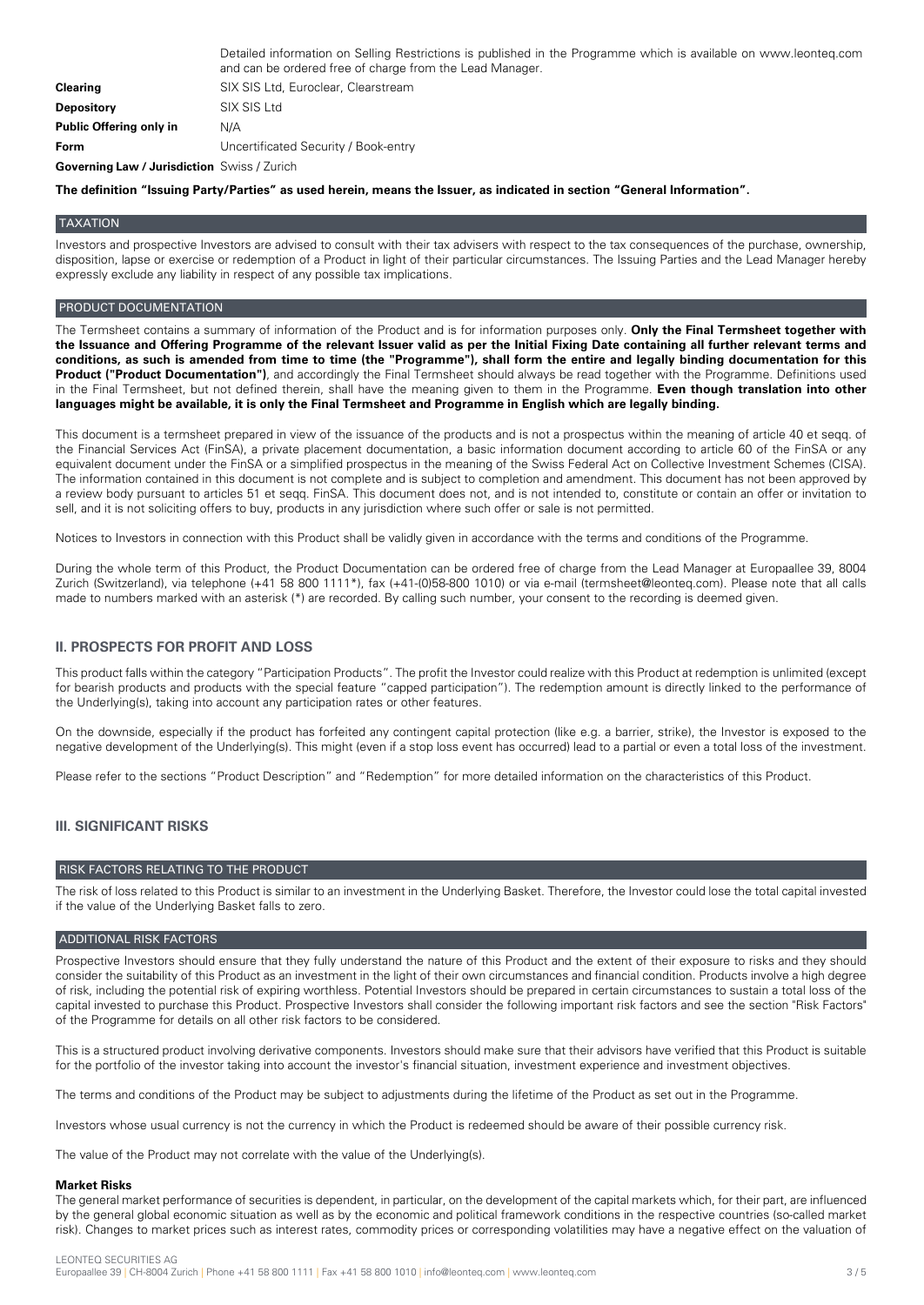the Underlying(s) or the Product. There is also the risk of market disruptions (such as trading or stock market interruptions or discontinuation of trading) or other unforeseeable occurrences concerning the respective Underlyings and/or their stock exchanges or markets taking place during the term or upon maturity of the Products. Such occurrences can have an effect on the time of redemption and/or on the value of the Products.

## **No dividend payment**

This Product does not confer any claim to receive rights and/or payments of the underlying, such as dividend payments, unless explicitly stated herein, and therefore, without prejudice to any coupon or dividend payments provided for in this Termsheet, does not yield any current income. This means that potential losses in value of the Product cannot be compensated by other income.

## **Credit Risk of Issuing Parties**

Investors bear the credit risk of the Issuing Parties of the Product. The Products constitute unsubordinated and unsecured obligations of the relevant Issuing Party and rank pari passu with each and all other current and future unsubordinated and unsecured obligations of the relevant Issuing Party. The insolvency of an Issuing Party may lead to a partial or total loss of the invested capital.

## **Secondary Market**

The Issuer and/or the Lead Manager or any third party appointed by the Issuer, as applicable, intends, under normal market conditions, to provide bid and offer prices for the Products on a regular basis (if specified in the section "General Information"). However, the Issuer and/or the Lead Manager, as applicable, make no firm commitment to provide liquidity by means of bid and offer prices for the Products, and assume no legal obligation to quote any such prices or with respect to the level or determination of such prices. In special market situations, where the Issuer and/or the Lead Manager is/are unable to enter into hedging transactions, or where such transactions are very difficult to enter into, the spread between the bid and offer prices may be temporarily expanded, in order to limit the economic risks of the Issuer and/or the Lead Manager.

#### **Illiquidity Risk**

One or, if applicable, more of the Underlyings might be or become illiquid over the life time of the Product. Illiquidity of an Underlying might lead to larger bid/offer spreads of the Product and/or to an extended time period for buying and/or selling the Underlying respective to acquire, unwind or dispose of the hedging transaction(s) or asset(s) or to realise, recover or remit the proceeds of such hedging transaction(s) or asset(s) which might implicate a postponed redemption or delivery and/or a modified redemption amount, as reasonably determined by the Calculation Agent.

#### ADDITIONAL INFORMATION / DISCLAIMER

# **Prudential Supervision**

Leonteq Securities AG is authorised as securities firm and subject to prudential supervision by FINMA. Leonteq Securities AG, Guernsey Branch is regulated by the Guernsey Financial Services Commission ("GFSC").

## **Conflict of Interests**

The Issuing Parties and/or the Lead Manager and/or any third party appointed by them, as the case may be, may from time to time, as principal or agent, have positions in, or may buy or sell, or make a market as well as be active on both sides of the market at the same time in any securities, currencies, financial instruments or other assets underlying the products to which this document relates. The Issuer's and Lead Manager's and/or the appointed third party's trading and/or hedging activities related to this transaction may have an impact on the price of the Underlying and may affect the likelihood that any relevant Barrier Level, if any, is reached.

#### **Remunerations to Third Parties**

Depending on the circumstances the Issuer and/or Lead Manager may sell this Product to financial institutions or intermediaries at a discount to the Issue Price or reimburse a certain amount to such financial institutions or intermediaries (reference is made to section "General Information" herein).

In addition, for certain services rendered by distribution partners and to increase quality and services relating to the Products, the Issuer and/or Lead Manager may from time to time pay trailer fees to such third parties.

Further information is available on request.

#### **Payment of a Coupon**

If the Product stipulates the Payment of a Coupon, the Investor is only entitled to receive the respective coupon payment, if he has purchased/not sold the Product at the latest on the Business Day preceding the respective Coupon Ex-Date for the then prevailing price.

#### **No Offer**

The Termsheet is primarily provided for information purposes and does not constitute a recommendation, an offer or a solicitation of an offer to buy financial products.

#### **No Representation**

The Issuer, the Lead Manager and any third party appointed by them make no representation or warranty relating to any information herein which is derived from independent sources.